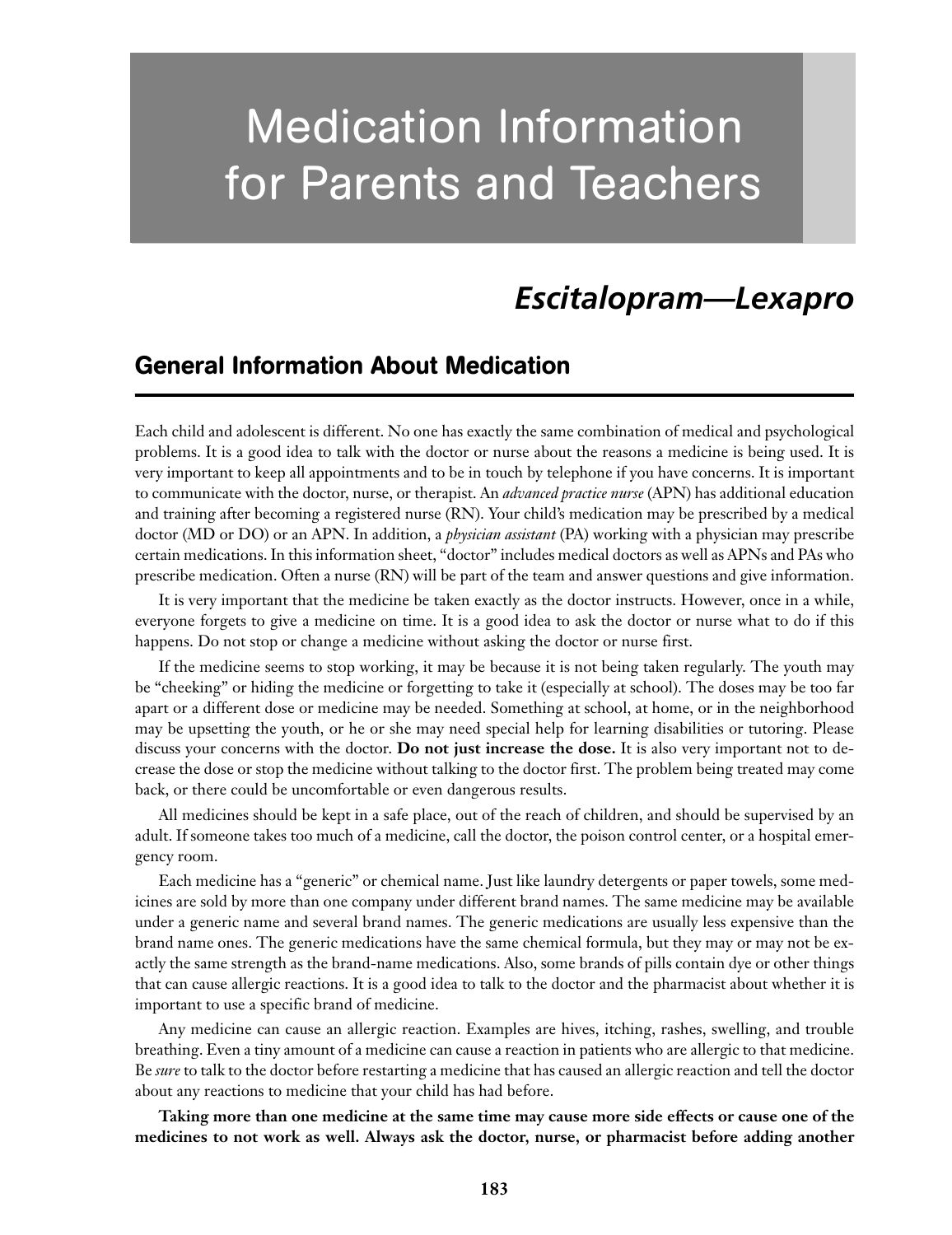**medicine, either prescription or bought without a prescription in a store or on the Internet. Be sure that each doctor knows about** *all* **of the medicines your child is taking. Also tell the doctor about any vitamins, herbal medicines, or supplements your child may be taking.** Some of these may have side effects alone or when taken with this medication. It is a very good idea to keep a list with you of the names and doses of all medicines that your child is taking.

Everyone taking medicine should have a physical examination at least once a year.

If you think that your child may be using drugs or alcohol, please tell the doctor right away.

Pregnancy requires special care in the use of medicine. Some medicines can cause birth defects if taken by a pregnant mother. **Please tell the doctor immediately if you suspect the teenager is at risk of becoming pregnant.** The doctor may wish to discuss sexual behavior and/or birth control with your daughter.

Printed information like this applies to children and adolescents in general. If you have questions about the medicine, or if you notice changes or anything unusual, please ask the doctor or nurse. As scientific research advances, knowledge increases and advice changes. Even experts do not always agree. Many medicines have not been "approved" by the U.S. Food and Drug Administration (FDA) for use in children or use for particular problems. For this reason, use of the medicine for a problem or age group often is not listed in the *Physicians' Desk Reference.* This does not necessarily mean that the medicine is dangerous or does not work, only that the company that makes the medicine has not received permission to advertise the medicine for use in children. Companies often do not apply for this permission because it is expensive to do the tests needed to apply for approval for use in children. Once a medication is approved by the FDA for any purpose, a doctor is allowed to prescribe it according to research and clinical experience.

#### **Note to Teachers**

It is a good idea to talk with the parent(s) about the reason(s) that a medication is being used. If the parent(s) sign consent to release information, it is often helpful for you to talk with the doctor. If the parent(s) give permission, the doctor may ask you to fill out rating forms about your experience with the student's behavior, feelings, academic performance, and medication side effects. This information is very useful in selecting and monitoring medication treatment. If you have observations that you think are important, do not hesitate to share these with the student's parent(s) and treating clinicians (with parental consent).

It is very important that the medicine be taken exactly as the doctor instructs. However, everyone forgets to give a medicine on time once in a while. It is a good idea to ask the parent(s) in advance what to do if this happens. Do not stop or change the time you are giving a medicine at school without parental permission. If a medication is to be taken with food, but lunchtime or snack time changes, be sure to notify the parent(s) so appropriate adjustments can be made.

All medicines should be kept in a secure place and should be supervised by an adult. If someone takes too much of a medicine, follow your school procedure for an urgent medical problem.

Taking medicine is a private matter and is best managed discreetly and confidentially. It is important to be sensitive to the student's feelings about taking medicine.

If you suspect that the student is using drugs or alcohol, please tell the parent(s) or a school counselor right away.

Please tell the parent(s) or school nurse if you suspect medication side effects.

Modifications of the classroom environment or assignments may be useful in addition to medication. The student may need to be evaluated for additional help or a 504 plan or an Individualized Education Plan for learning problems or emotional or behavioral issues.

Any expression of suicidal thoughts or feelings or self-harm by a child or adolescent is a signal of distress and should be taken seriously. These behaviors should not be dismissed as "attention seeking." School procedures for safety issues should be followed.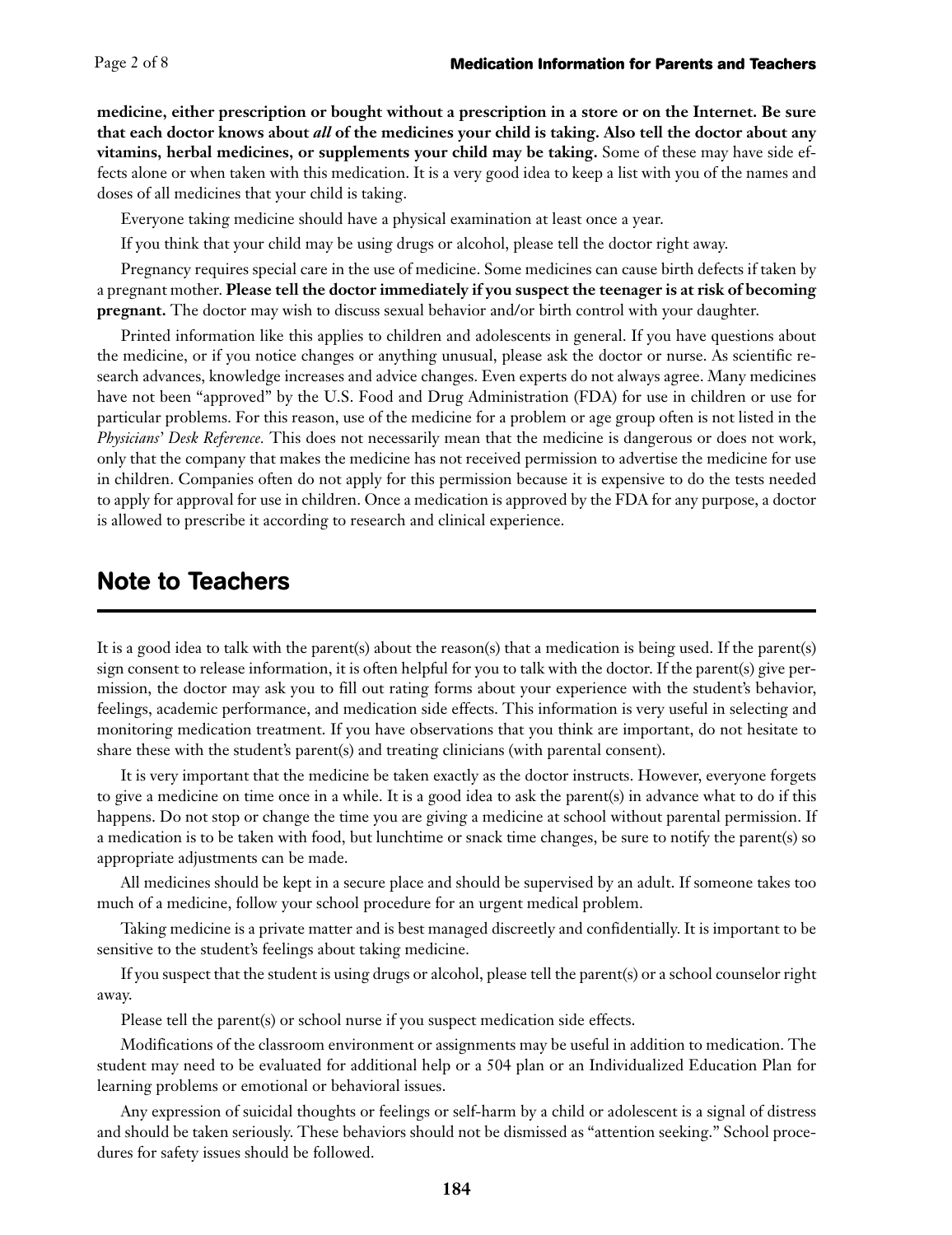## **What Is Escitalopram (Lexapro)?**

Escitalopram is an antidepressant known as a *selective serotonin reuptake inhibitor* (SSRI). It comes in generic and brand name Lexapro tablets and liquid.

## **How Can This Medicine Help?**

Escitalopram is used to treat depression and anxiety disorders such as obsessive-compulsive disorder (OCD), posttraumatic stress disorder (PTSD), panic disorder, separation anxiety disorder, selective mutism, social anxiety disorder, and generalized anxiety disorder.

## **How Does This Medicine Work?**

Escitalopram increases the amount of a *neurotransmitter* called *serotonin* in certain parts of the brain. People with emotional and behavioral problems, such as depression and anxiety, may have low levels of serotonin in certain parts of the brain. SSRIs such as escitalopram help by increasing the action of brain serotonin to more normal levels.

# **How Long Does This Medicine Last?**

Escitalopram can be taken only once a day for most people.

## **How Will the Doctor Monitor This Medicine?**

The doctor will review your child's medical history and physical examination before starting escitalopram. The doctor may order some blood or urine tests to be sure your child does not have a hidden medical condition that would make it unsafe to use this medicine. Extra care is needed when using SSRIs in youth with seizures (epilepsy); heart, liver, or kidney problems; or diabetes. The doctor or nurse may measure your child's pulse, blood pressure, and weight before starting the medicine.

Be sure to tell the doctor if your child or anyone in the family has bipolar disorder or has tried to kill himself or herself.

After the medicine is started, the doctor will want to have regular appointments with you and your child to see how the medicine is working, to see if a dose change is needed, to watch for side effects, to see if escitalopram is still needed, and to see if any other treatment is needed. The doctor or nurse may check your child's height, weight, pulse, and blood pressure.

Before using medicine and at times afterward, the doctor may ask your child to fill out a rating scale about depression or anxiety to help see how your child is doing.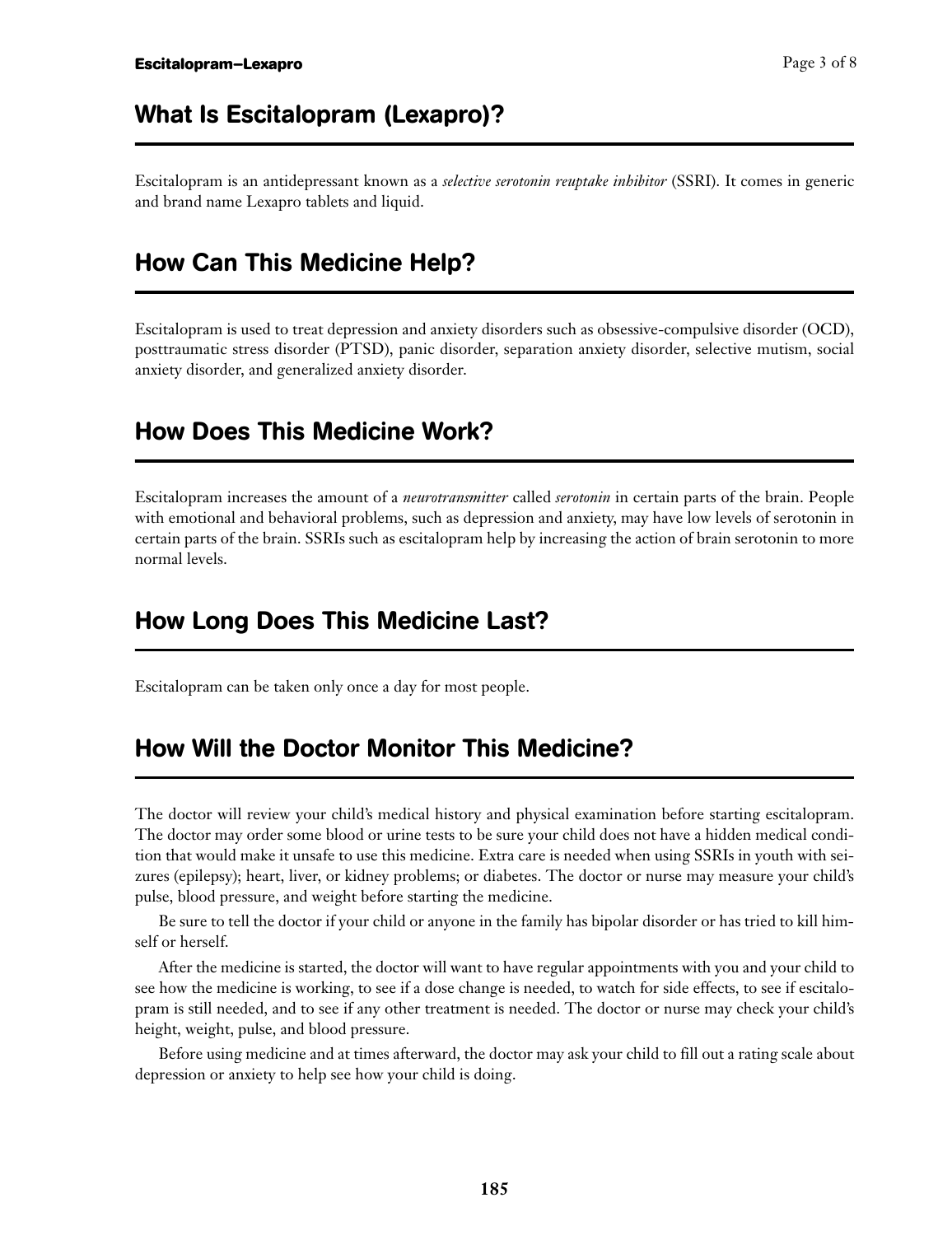# **What Side Effects Can This Medicine Have?**

Any medicine can have side effects, including an allergy to the medicine. Because each patient is different, the doctor will monitor the youth closely, especially when the medicine is started. The doctor will work with you to increase the positive effects and decrease the negative effects of the medicine. Please tell the doctor if any of the listed side effects appear or if you think that the medicine is causing any other problems. Not all of the rare or unusual side effects are listed.

Side effects are most common after starting the medicine or after a dose increase. Many side effects can be avoided or lessened by starting with a very low dose and increasing it slowly—ask the doctor.

## Allergic Reaction

Tell the doctor in a day or two (if possible, before the next dose of medicine):

- Hives
- Itching
- Rash

Stop the medicine and get *immediate* medical care:

- Trouble breathing or chest tightness
- Swelling of lips, tongue, or throat

## Common Side Effects

Tell the doctor within a week or two, or sooner if the problems are getting worse:

- Nausea, upset stomach, vomiting
- Diarrhea or excessive gas
- Dry mouth—Have your child try using sugar-free gum or candy.
- Constipation—Encourage your child to drink more fluids and eat high-fiber foods; if necessary, the doctor may recommend a fiber medicine such as Benefiber or a stool softener such as Colace or mineral oil.
- Headache
- Anxiety or nervousness
- Insomnia (trouble sleeping)
- Restlessness, increased activity level
- Daytime sleepiness or tiredness—Do not allow your child to drive, ride a bicycle or motorcycle, or operate machinery if this side effect is present.
- Dizziness—This side effect is worse when the child stands up quickly, especially when getting out of bed in the morning; try having the child stand up slowly.
- Tremor (shakiness)
- Excessive sweating
- Apathy, lack of interest in school or friends—This may happen after an initial good response to treatment.
- Decreased sexual interest, trouble with sexual functioning
- Weight gain
- Weight loss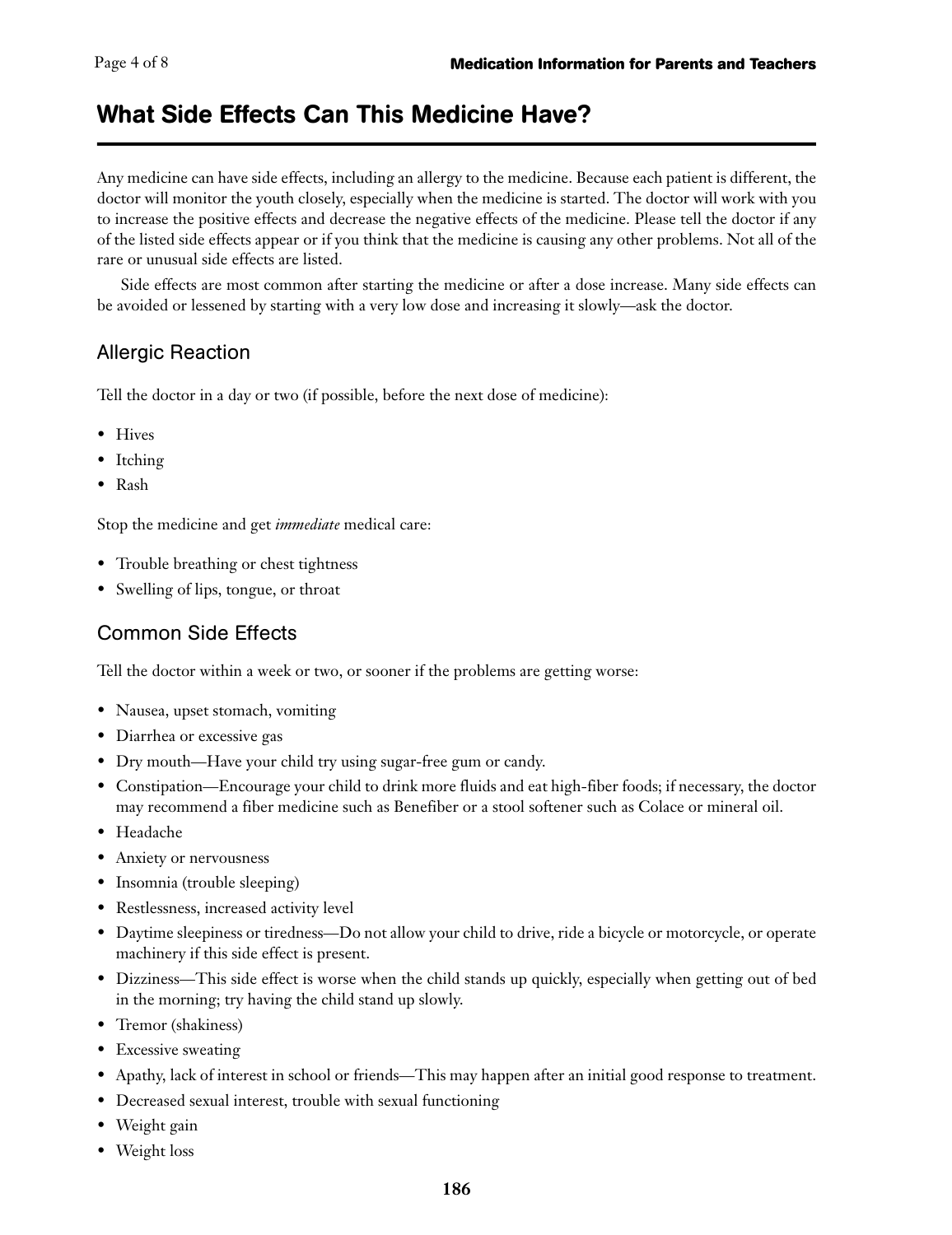#### Less Common, but More Serious, Side Effects

Call the doctor within a day or two:

- Significant suicidal thoughts or self-injurious behavior
- Increased activity, rapid speech, feeling "speeded up," decreased need for sleep, being very excited or irritable (cranky), agitation, acting out of character
- Bleeding, such as bruising or nosebleeds, or bleeding with surgery

#### Serious Side Effects

#### **Call the doctor** *immediately* **or go to the nearest emergency room:**

- Seizure (fit, convulsion)
- Stiffness, high fever, confusion, tremors (shaking)
- Overheating or heatstroke—Prevent by decreasing activity in hot weather, staying out of the sun, and drinking water.

#### Serotonin Syndrome

A very serious side effect called *serotonin syndrome* can happen when certain kinds of medicines (including SSRI antidepressants, clomipramine, and other medicines, such as triptans for migraine headaches, buspirone, linezolid, tramadol, or St. John's wort) are taken by the same person. Very rarely, serotonin syndrome can happen at high doses of just one medicine. The early signs are restlessness, confusion, shaking, skin turning red, sweating, muscle stiffness, sweating, and jerking of muscles. If you see these symptoms, stop the medicine and send or take the youth to an emergency room right away.

## **Some Interactions With Other Medicines or Food**

#### *Please note that the following are only the most likely interactions with other medicines or food.*

Escitalopram interacts with many other prescription and over the counter medicines, including some antibiotics and other psychiatric medicines. It is especially important to tell the doctor and pharmacist about all of the medicines your child is taking or has taken in the past few months, including over-the-counter and herbal medicines. Sometimes one medicine can increase or decrease the blood level of another medicine, so that different doses are needed. Erythromycin and similar antibiotics, as well as antifungal agents such as ketoconazole, may increase levels of escitalopram and increase side effects. Escitalopram may increase the heart side effects of pimozide (Orap), so those two medicines should not be taken by the same person. Tryptophan or the herbal medicine St. John's Wort also increases serotonin and can cause serious side effects if taken with escitalopram. Taking escitalopram with aspirin, nonsteroidal anti-inflammatory drugs (NSAIDs) (medications including ibuprofen or naproxen), or anticoagulant medications (including warfarin) increases risk of abnormal bleeding.

**It can be** *very dangerous* **to take an SSRI at the same time as or even within a month of taking another type of medicine called a** *monoamine oxidase inhibitor* **(MAOI), such as selegiline (Eldepryl), phenelzine (Nardil), tranylcypromine (Parnate), or isocarboxazid (Marplan).**

Escitalopram can be taken with or without food.

Caffeine may increase side effects of escitalopram.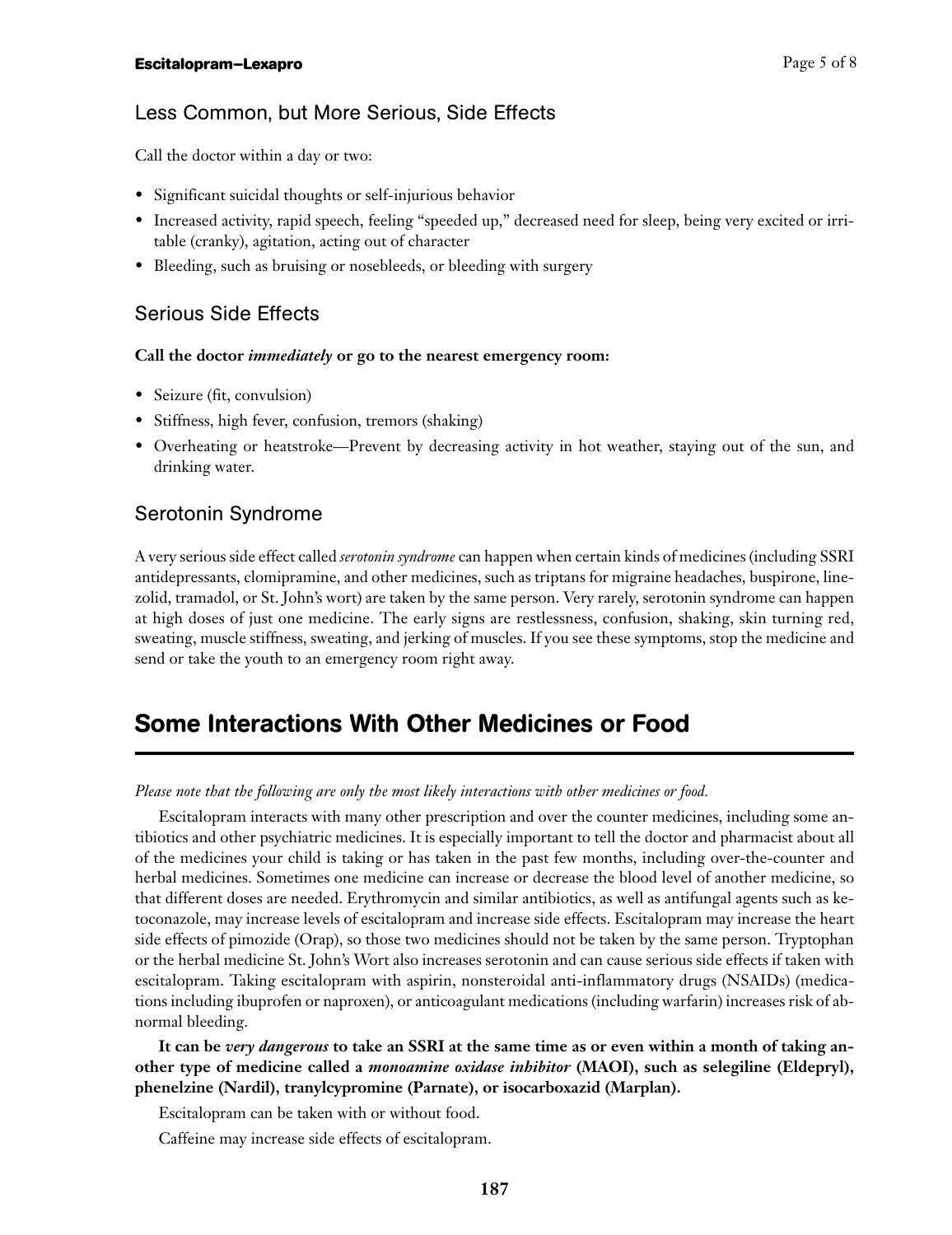## **What Could Happen if This Medicine Is Stopped Suddenly?**

No known serious medical effects occur if escitalopram is stopped suddenly, but there may be uncomfortable feelings, which should be avoided if possible. Your child might have trouble sleeping, nervousness, irritability, dizziness, and flu-like symptoms. Ask the doctor before stopping escitalopram or if these symptoms happen while the dose is being decreased.

## **How Long Will This Medicine Be Needed?**

Escitalopram may take up to 1–2 months to reach its full effect. If your child has a good response to escitalopram, it is a good idea to continue the medicine for at least 6–12 months. It is important to review this with your doctor.

## **What Else Should I Know About This Medicine?**

In youth who have bipolar disorder or who may be at risk for bipolar disorder, any antidepressant medicine may increase the risk of hypomania or mania (excitement, agitation, increased activity, decreased sleep).

In hot weather, make sure your child drinks enough water or other liquids and does not get overheated.

Sometimes, after a person has improved while taking escitalopram, he or she loses interest in school or friends or just stops trying. Please tell your child's doctor if this happens—it may be a side effect of the medicine. A lower dose or a different medicine may be needed.

Store the medicine away from sunlight, heat, moisture, and humidity.

#### Black Box Antidepressant Warning

In 2004, an advisory committee to the FDA decided that there might be an increased risk of suicidal behavior for some youth taking medicines called *antidepressants.* In the research studies that the committee reviewed, about 3%–4% of youth with depression who took an antidepressant medicine—and 1%–2% of youth with depression who took a placebo (pill without active medicine)—talked about suicidal thoughts (thinking about killing themselves or wishing they were dead) or did something to harm themselves. This means that almost twice as many youth who were taking an antidepressant to treat their depression talked about suicide or had suicidal behavior compared with youth with depression who were taking inactive medicine. There were *no* completed suicides in any of these research studies, which included more than 4,000 children and adolescents. For youth being treated for anxiety, there was no difference in suicidal talking or behavior between those taking antidepressant medication and those taking placebo.

The FDA told drug companies to add a *black box warning* label to all antidepressant medicines. Because of this label, a doctor (or advanced practice nurse) prescribing one of these medicines has to warn youth and their families that there might be more suicidal thoughts and actions in youth taking these medicines.

On the other hand, in places where more youth are taking the newer antidepressant medicines, the number of adolescents who commit suicide has gotten smaller. Also, thinking about or attempting suicide is more common in surveys of teenagers in the community than it is in depressed youth treated in research studies with antidepressant medicine.

If a youth is being treated with this medicine and is doing well, then no changes are needed as a result of this warning. Increased suicidal talk or action is most likely to happen in the first few months of treatment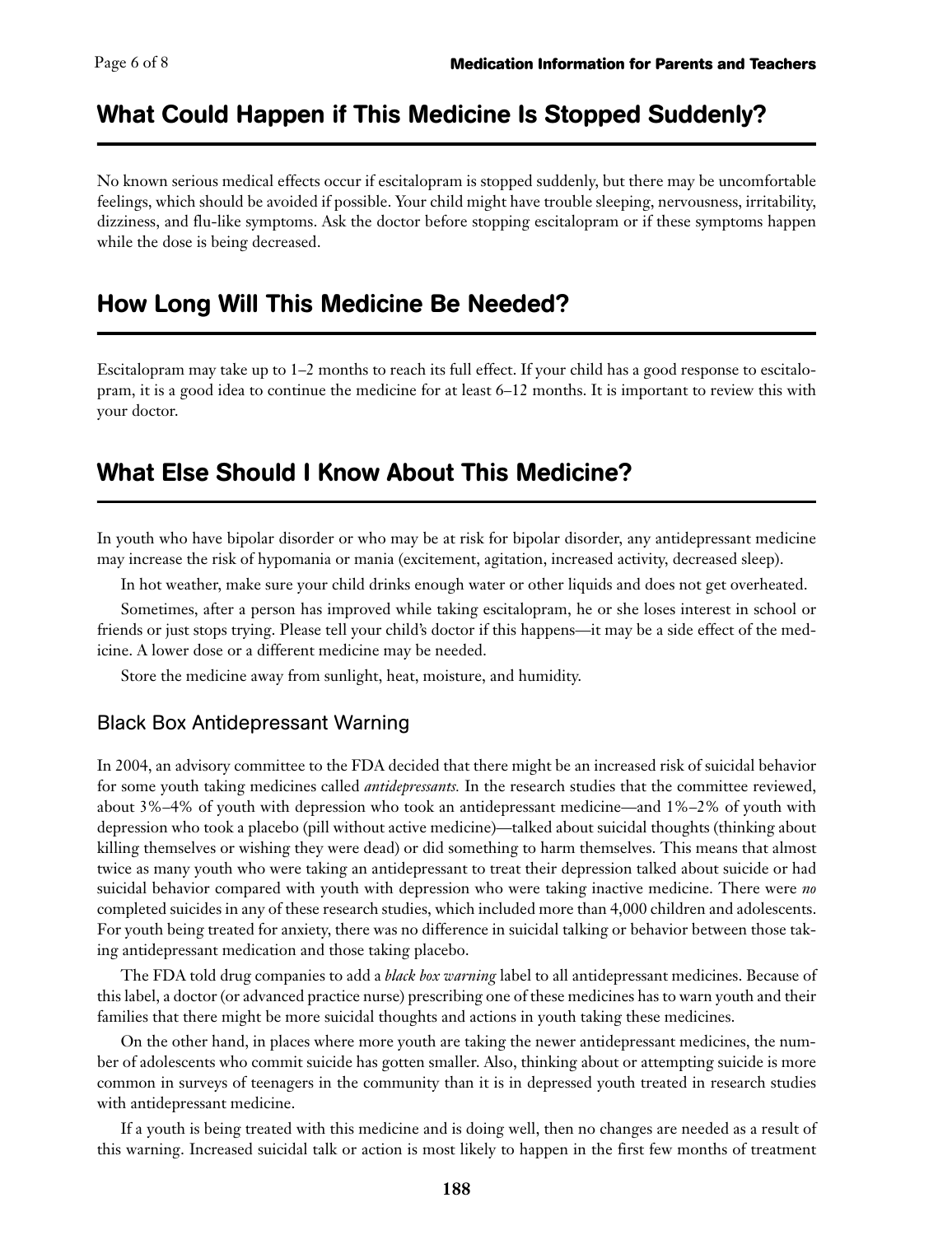#### **Escitalopram—Lexapro**

with a medicine. If your child has recently started this medicine or is about to start, then you and your doctor (or advanced practice nurse) should watch for any changes in behavior. People who are depressed often have suicidal thoughts or actions. It is hard to know whether suicidal thoughts or actions in depressed people are caused by the depression itself or by the medicine. Also, as their depression is getting better, some people talk more about the suicidal thoughts that they had before but did not talk about. As young people get better from depression, they might be at higher risk of doing something about suicidal thoughts that they have had for some time, because they have more energy.

## What Should a Parent Do?

- 1. Be honest with your child about possible risks and benefits of medicine.
- 2. Talk to your child about whether he or she is having any suicidal thoughts, and tell your child to come to you if he or she is having such thoughts.
- 3. You, your child, and your child's doctor or nurse should develop a safety plan. Pick adults whom your child can tell if he or she is thinking about suicide.
- 4. Be sure to tell your child's doctor, nurse, or therapist if you suspect that your child is using alcohol or drugs or if something has happened that might make your child feel worse, such as a family separation, breaking up with a boyfriend or girlfriend, someone close dying or attempting suicide, physical or sexual abuse, or failure in school.
- 5. Be sure that there are no guns in the home and that all medicines (including over-the-counter medicines like Tylenol) are closely supervised by an adult and kept in a safe place.
- 6. Watch for new or worse thoughts of suicide, self-harm, depression, anxiety (nerves), feeling very agitated or restless, being angry or aggressive, having more trouble sleeping, or anything else that you see for the first time, seems worse, or worries your child or you. If these appear, contact a mental health professional **right away.** Do not just stop or change the dose of the medicine on your own. If the problems are serious, and you cannot reach one of your clinicians, call a 24-hour psychiatry emergency telephone number or take your child to an emergency room.

Youth taking antidepressant medicine should be watched carefully by their parent(s), clinician(s) (doctor, advanced practice nurse, nurse, therapist), and other concerned adults for the first weeks of treatment. It is a good idea to have regular contact with the doctor, APN, nurse, or therapist for the first months to check for feelings of depression or sadness, thoughts of killing or harming himself or herself, and any problems with the medication. If you have questions, be sure to ask the doctor, APN, nurse, or therapist.

For more information, see http://www.parentsmedguide.org/.

## **Notes**

Use this space to take notes or to write down questions you want to ask the doctor.